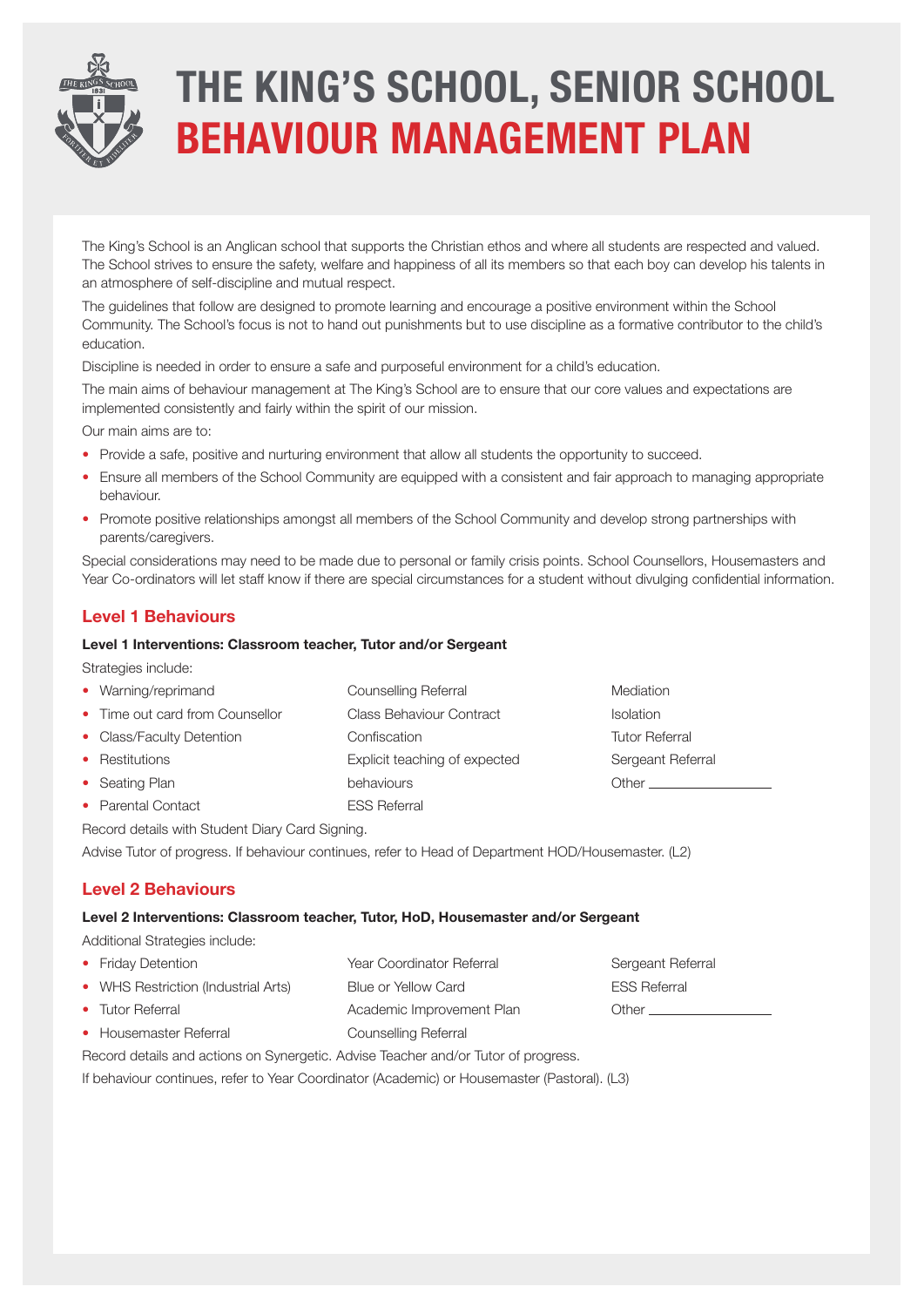

# **THE KING'S SCHOOL, SENIOR SCHOOL BEHAVIOUR MANAGEMENT PLAN**

## **Level 3 Behaviours**

**Level 3 Interventions: Year Coordinator, Housemaster, Deputy Head of Students and/or Director of Studies**

Additional Strategies include:

- 
- Red Card Sergeant Referral Sergeant Referral Sergeant Referral Sergeant Referral Sergean Referral Sergean Referral
- Parent Meeting The ESS Referral The Contractice (Snr Students)
- Saturday Detention **Mediation** Mediation **Other** Determination **Other**

Record details and actions on Synergetic. Advise Teacher and/or Tutor of progress. Parents to be informed.

If behaviour continues, refer to the Director of Students and/ or Deputy Headmaster. (L4)

## **Level 4 Behaviours**

### **Level 4 Interventions: Head of Senior School and/or Deputy Head of Students/Headmaster**

Level 4 Interventions are at the Head of Senior School and Deputy Head of Students discretion, but may result in suspension or expulsion (refer to Student Expulsion and Suspension Policy).

Each situation will be dealt with on its own merits. Criminal Behaviour will be reported to the Police.

Headmaster/parents to be informed as soon as possible.

Record details and actions on Synergetic.

Advise Teacher, Tutor, HoD, Year Coordinator and/or Housemaster of progress.

This plan is a guide and interventions will be made at the discretion of the School and according to the context of the behaviour.

## **Behaviour/ Discipline Guidelines**

| Level          | <b>Behaviours</b>                                      | Report to                     |
|----------------|--------------------------------------------------------|-------------------------------|
| 1              | Academic                                               | Class Teacher (Academic)      |
|                | • Low level misbehaviour in class                      |                               |
|                | • Interruption, talking, poor manners, eating in class |                               |
|                | • Homework incomplete                                  |                               |
|                | • Late to class                                        |                               |
|                | • Insufficient academic effort                         |                               |
|                | • Inappropriate use of technology (incl. phone)        |                               |
|                | <b>Pastoral</b>                                        | Tutor (Pastoral)              |
|                | • Incorrect uniform                                    | Sergeant (Support)            |
|                | • Inappropriate hair                                   |                               |
|                | • Foul language/swearing                               |                               |
|                | • Inappropriate use of technology                      |                               |
|                | • Littering                                            |                               |
|                | $\bullet$ Lying                                        |                               |
| $\overline{2}$ | • Repeated Level 1 Behaviours                          | Class Teacher/ HOD (Academic) |
|                | • Low level bullying/incl cyber                        | Tutor/ Housemaster (Pastoral) |
|                | • Lack of respect/rudeness to teacher                  | Sergeant                      |
|                | • Not following instructions                           |                               |
|                | · Higher level disruption to class/co-curricular       |                               |
|                | · Major homework, task not completed                   |                               |
|                | (malpractice for senior assessment tasks)              |                               |